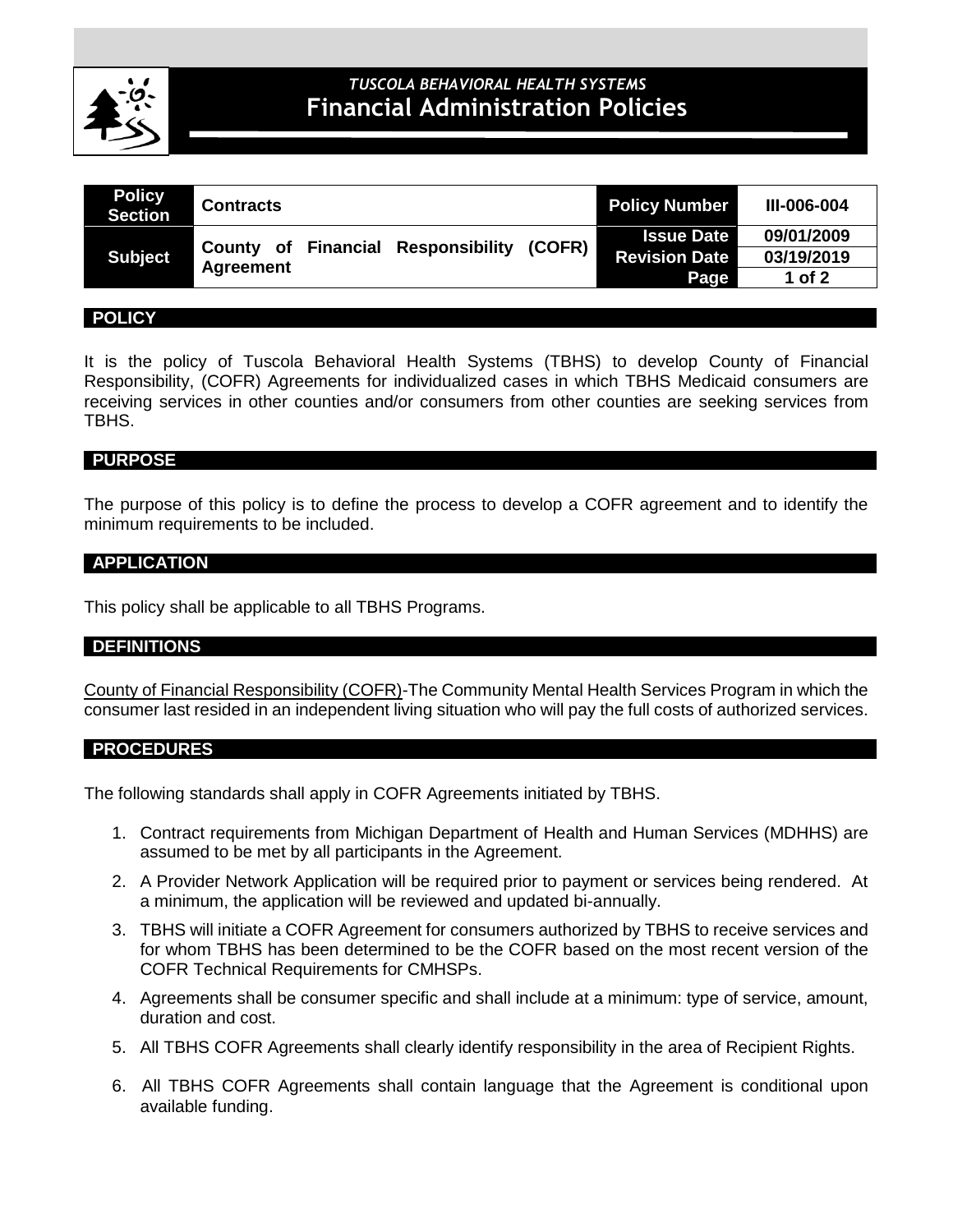| <b>Policy</b><br><b>Section</b> | <b>Contracts</b>                             | <b>Policy Number</b> | <b>III-006-004</b> |
|---------------------------------|----------------------------------------------|----------------------|--------------------|
| Subject <sup>1</sup>            | (COFR)<br>Financial<br><b>Responsibility</b> | <b>Issue Date</b>    | 09/01/2009         |
|                                 | County of<br>Agreement                       | <b>Revision Date</b> | 03/19/2019         |
|                                 |                                              | Page                 | $2$ of $3$         |

- 7. All TBHS COFR Agreements shall contain language that TBHS be the payer of last resort.
- 8. COFR Agreements do not require TBHS Board approval. A listing of all COFR Agreements is provided to the Contract Committee of the TBHS Board at their meetings in January and August.
- 9. All TBHS issued COFR Agreements will include a minimum 30-day notice of termination (without cause) clause.
- 10. All TBHS COFR Agreements will include Grievance and Appeals language.

The following standards shall apply in COFR Agreements initiated by another CMHSP.

- 1. Contract requirements from Michigan Department of Health and Human Services (MDHHS) are assumed to be met by all participants in the Agreement.
- 2. TBHS will receive a request for a COFR agreement from the PIHP/CMHSP. The request shall contain consumer specific information in addition to information regarding the responsible CMHSP.
- 3. The TBHS Contract Manager shall review the request and shall confirm availability of services with the Chief Operating Officer (COO).
- 4. If TBHS is able to provide the requested service(s), the Contract Manager shall initiate contact with the appropriate party at the responsible CMHSP to establish a COFR Agreement.
- 5. Agreements shall be consumer specific and shall include at a minimum: type of service, amount, duration and cost.
- 6. COFR Agreements do not require TBHS Board approval. A listing of all COFR Agreements is provided to the Contract Committee of the TBHS Board at their meetings in January and August.

### **RELATED FORMS & MATERIALS**

County of Financial Responsibility Agreement Template Tuscola Behavioral Health Systems COFR Agreement Provider Network Application